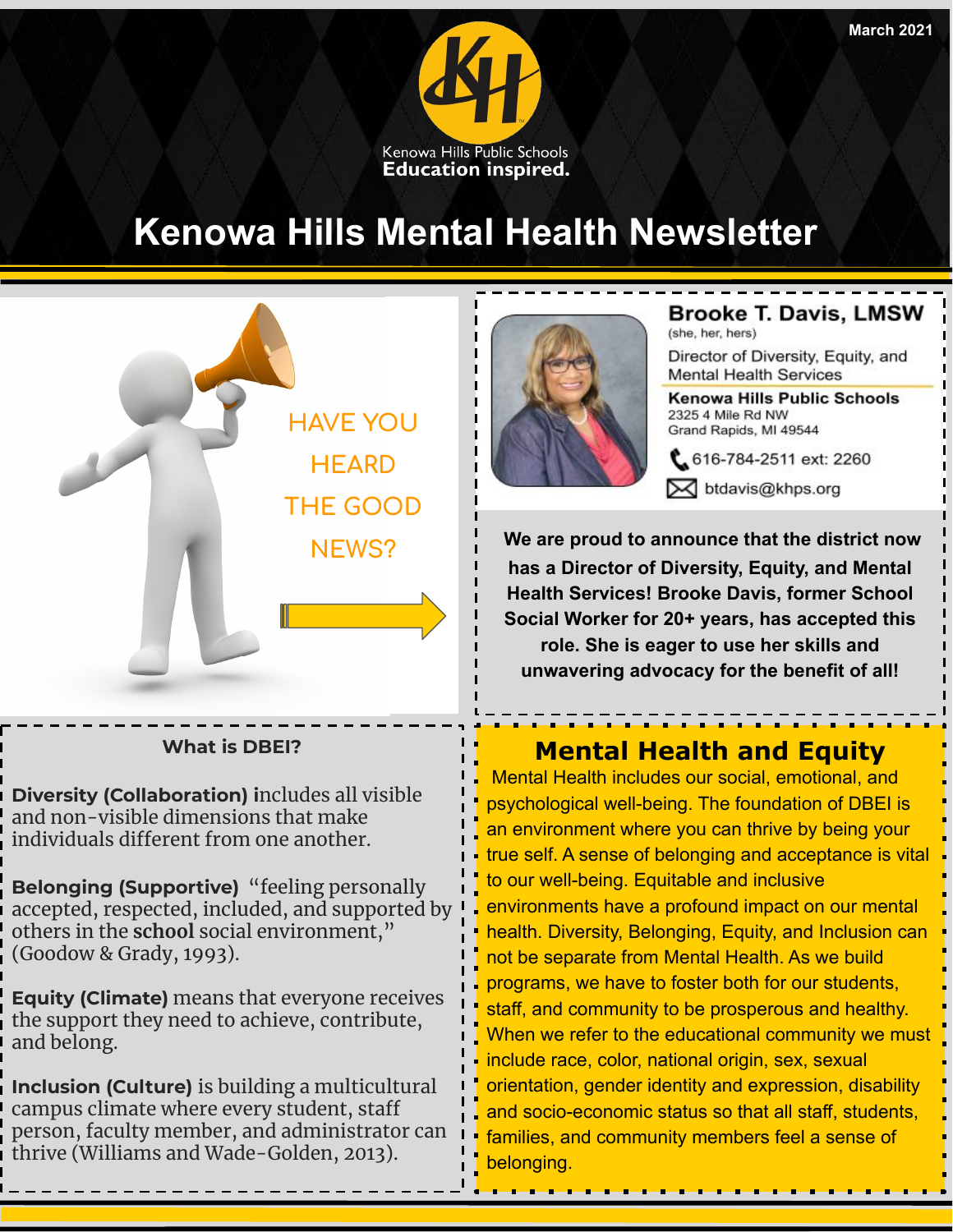

## **Kenowa Hills Mental Health Newsletter**

## **Resources, partnerships,and supports!**

## **What does LGBTQ+ mean?**

Lesbian, gay, bisexual, transgender, queer, and/or questioning, and other identities

**Learn more about personal pronouns and why they matter at the link below:**

**<https://www.mypronouns.org/>**

## **It is About Saving Lives: Did you know?**

People who identify as being two or more races (24.9%) are most likely to report any mental illness within the past year than any other race/ethnic group, followed by American Indian/Alaska Natives (22.7%), white (19%), and black (16.8%).

LGBTQ individuals are 2.5 times more likely to experience depression, anxiety, and substance misuse compared with heterosexual individuals.

LGBTQ+ students are 3.3x more likely to attempt suicide

Why inclusion is important at KHPS:

### **Identity Definitions**

**Race-**i*s a social (not scientific) category used to identify a group of humans who share similar physical characteristics. Usually refers to a person's pigmentation. Not used in all countries. Historically used as tool of oppression (Black, White)*

**Ethnicity***-Ethnicity is people who identify with each other based on common ancestral, social, cultural or national experience (Polish, Irish, African)*

**Nationality***- The status of belonging to a particular nation, whether by birth or naturalization. (Americann)*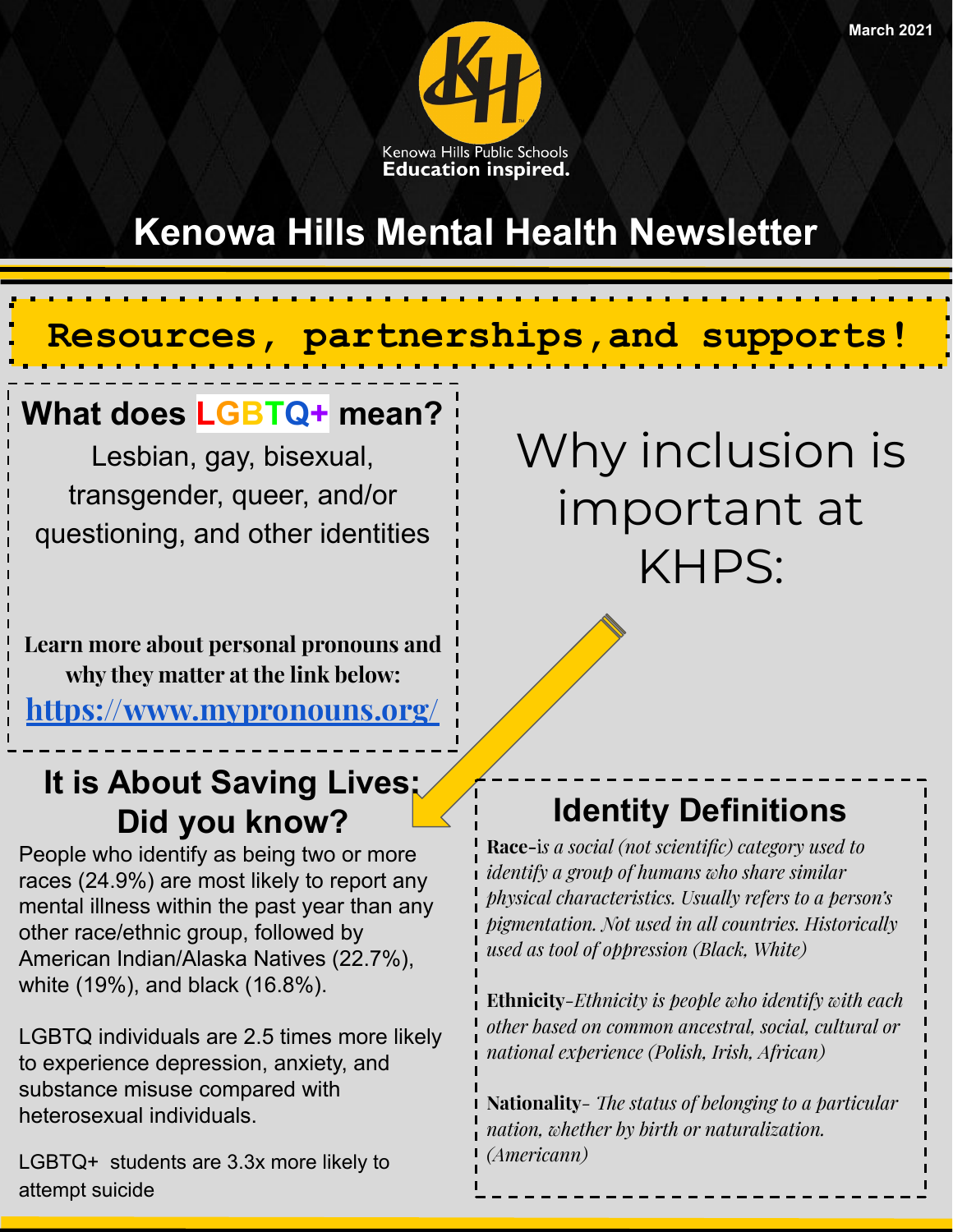

## **Kenowa Hills Mental Health Newsletter**

## The Importance of Discussing Race With Your Child



#### Are your 0-1 year At birth, babies look too young

kids

to talk

about race?

**Nope. Silence about race** can reinforce racism by letting children draw their own conclusions.

equally at faces of all races. At 3 months, babies look more at faces that match the race of their caregivers.

Kelly et al, 2005

### 2 years

**Children** as young as 2 use race to reason about people's behaviors. Hirschfeld, 2008

**2.5 years** 

By 30 months, most children use race to choose playmates.

Katz & Kofkin, 1997

4-5 years

**Expressions of** racial prejudice often peak at ages 4 and 5.

**Aboud, 2008** 

### **5 years**

**Black and lating children** in research settings show no preference toward their own groups, as compared to white children at this age, who are more likely to be strongly biased in favor of whiteness.

Dunham et al, 2008

### **5 years**

By kindergarten, children show many of the same racial attitudes held by adults in our culture. They have already learned to associate some groups with higher status than others.

Kinzler, 2016

### 5-7 years

**Explicit conversations** with 5-7 year olds about interracial friendship can dramatically improve their racial attitudes in as little as a single week.

Bronson & Merryman, 2009

Adapted from work by the **Children's Community School.** 

More info at childrenscommunityschool.org/<br>social-justice-resources/